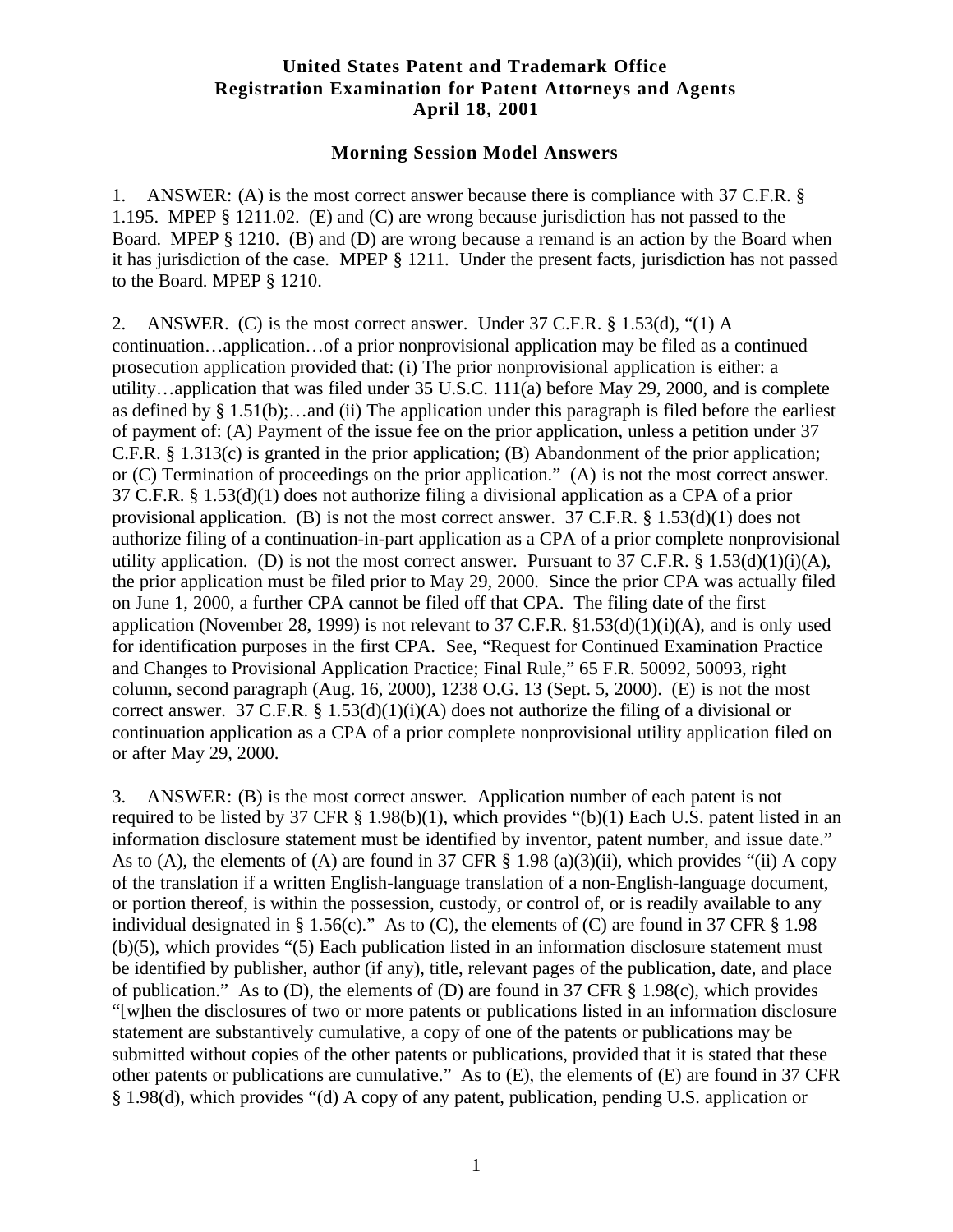other information, as specified in paragraph (a) of this section, listed in an information disclosure statement is required to be provided, even if the patent, publication, pending U.S. application or other information was previously submitted to, or cited by, the Office in an earlier application, unless: (1) The earlier application is properly identified in the information disclosure statement and is relied on for an earlier effective filing date under 35 U.S.C. 120; and (2) The information disclosure statement submitted in the earlier application complies with paragraphs (a) through (c) of this section."

4. ANSWER: (C) is the most correct answer. 37 CFR § 1.366(c) (effective September 8, 2000), "Changes To Implement the Patent Business Goals; Final Rule," 65 FR 54604, 54649 (Sept. 8, 2000). Under 37 CFR § 1.366(a), any person or organization may pay maintenance fees and any necessary surcharges on behalf of a patentee. Authorization by the patentee is not required. 37 CFR § 1.366(c) states, "If the payment includes identification of only the patent number (i.e., does not identify the application number of the United States application for the patent on which the maintenance fee is being paid), the Office may apply the payment to the patent identified by patent number in the payment or may return the payment." Only in (C) does the USPTO have the option of returning the maintenance fee. (A) and (B) are each incorrect. (D) is incorrect because (A) and (B) are incorrect. (E) is incorrect because (C) is correct.

5. ANSWER: (D) is the most correct answer. The Maintenance Fee Reminder is sent to the correspondence address used during prosecution unless a fee address has been designated. 37 C.F.R. § 1.363; MPEP § 2540.

6. ANSWER: (C) is the most correct answer. *See, e.g*., 37 C.F.R. § 1.33(c); MPEP §§ 2222 and 403.

7. ANSWER: (E) is the correct answer. 37 CFR § 1.114 (effective August 16, 2000); "Request for Continued Examination Practice and Changes to Provisional Application Practice; Final Rule," 65 FR 50092, 50097 (August 16, 2000). (A) is a final action (§ 1.113). 65 FR 50097, column 1, states in pertinent part, "…an action that otherwise closes prosecution in the application (e.g., an Office action under *Ex Parte Quayle*, 1935 Comm'r Dec. 11 (1935))." Thus (A), (B), (C) and (D) are individually correct, and (E), being the most inclusive, is the most correct answer.

8. ANSWER: (E) is the most correct answer. Third party requesters do not have the option of attending interviews. See 37 CFR § 1.560(a), which provides, in part, "[r]equests that reexamination requesters participate in interviews with examiners will not be granted." As to (A) through (D), each item is founded on a portion of § 1.560(b), which states "(b) In every instance of an interview with an examiner in an *ex parte* reexamination proceeding, a complete written statement of the reasons presented at the interview as warranting favorable action must be filed by the patent owner. An interview does not remove the necessity for response to Office actions as specified in § 1.111. Patent owner's response to an outstanding Office action after the interview does not remove the necessity for filing the written statement. The written statement must be filed as a separate part of a response to an Office action outstanding at the time of the interview, or as a separate paper within one month from the date of the interview, whichever is later."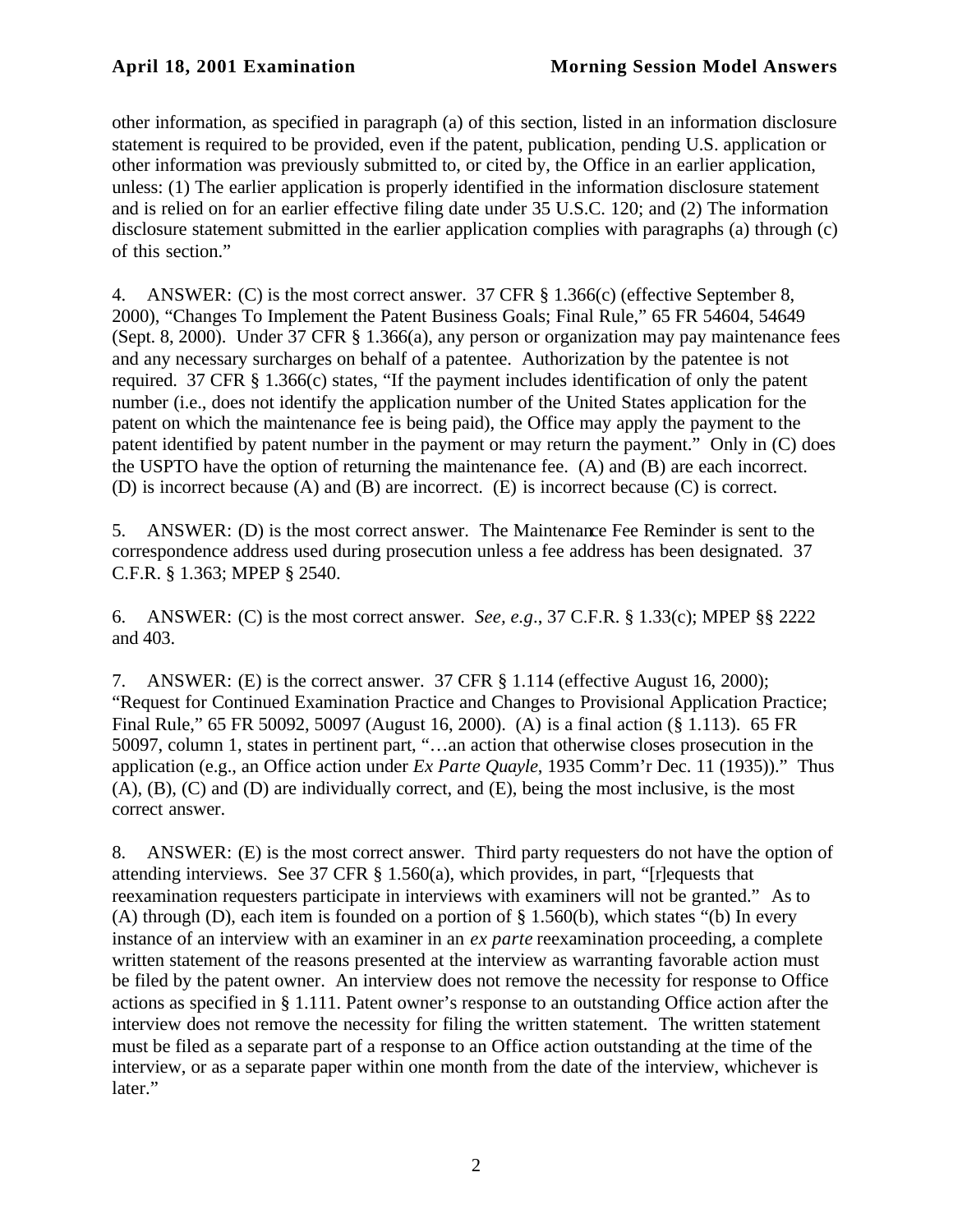9. ANSWER: (C), not being in accord with proper USPTO practice and procedure, is the most correct answer. As stated in "Guidelines for Examination of Patent Applications under 35 U.S.C. 112, ¶ 1, 'Written Description' Requirement," 66 F.R. 1099, 1107 (Jan. 5, 2001), middle column, "A general allegation of 'unpredictability in the art' is not a sufficient reason to support a rejection for lack of adequate written description." (A), being in accord with proper USPTO practice and procedure, is not correct. As stated in "Guidelines for Examination of Patent Applications under 35 U.S.C. 112, ¶ 1, 'Written Description' Requirement," 66 F.R. 1099, 1107 (Jan. 5, 2001), left column, "A description as filed is presumed to be adequate… ." (B), being in accord with proper USPTO practice and procedure, is not correct. As stated in "Guidelines for Examination of Patent Applications under 35 U.S.C. 112, ¶ 1, 'Written Description' Requirement," 66 F.R. 1099, 1107 (Jan. 5, 2001), "A description as filed is presumed to be adequate, unless or until sufficient evidence or reasoning to the contrary has been presented by the examiner to rebut the presumption.<sup>65</sup> ...The examiner has the initial burden of presenting by a preponderance of evidence why a person skilled in the art would not recognize in an applicant's disclosure a description of the invention defined by the claims.<sup>66"</sup> (footnotes not reproduced). (D), being in accord with proper USPTO practice and procedure, is not correct. As stated in "Guidelines for Examination of Patent Applications under 35 U.S.C. 112, ¶ 1, 'Written Description' Requirement," 66 F.R. 1099, 1107 (Jan. 5, 2001), left column, "[W]hen filing an amendment, applicant should show support in the original disclosure for new or amended claims.<sup>59</sup>" Footnote 59 states, "*See* MPEP §§ 714.02 and 2163.06 ('Applicant should… specifically point out the support for any amendments made to the disclosure.')." (E), being in accord with proper USPTO practice and procedure, is not correct. As stated in "Guidelines for Examination of Patent Applications under 35 U.S.C. 112, ¶ 1, 'Written Description' Requirement," 66 F.R. 1099, 1106 (Jan. 5, 2001), right column, "[W]hen there is substantial variation within a genus, an applicant must describe a sufficient variety of species to reflect the variation within the genus."

10. ANSWER: (A) or (D) are accepted as correct answers. MPEP § 2173.05(e). Claim 2 is indefinite because it is not clear which "said pipe" the claim is referring to since claim 1 recites a copper pipe and an aluminum pipe. Accordingly, claim 2 provides the basis for a proper rejection under 35 U.S.C. § 112, second paragraph. In (B), claim 3 can be construed as definite, inasmuch as "the outer surface," e.g., the outer circumference, is an inherent part of the pipe and would not require antecedent recitation. Therefore, (B), would be incorrect. Alternatively, claim 3 in (B) could be properly construed as not being clear as to which outer surface is being referenced, i.e., "the outer surface" defined by the outer circumference of the pipe, or the external surface defined by the inner circumference of the pipe or the end(s) of the pipe inasmuch as the pipe is not defined as being closed and both the inner circumference and end(s) are external surfaces to the material of the pipe. However, recognizing claim 3 in (B) as being indefinite, but not claim 2, is incorrect because claim 2 is necessarily indefinite. Claim 2 must be recognized as being indefinite. Accordingly, selection of (D), which recognizes both (A) and (B) as providing the basis for a proper rejection under 35 U.S.C. § 112, second paragraph is also accepted. Selection of (B) alone is not accepted as a correct answer because it does not recognize claim 2 as being indefinite. Claim 4 is definite inasmuch as there is antecedent basis for "said plastic valve." Therefore, (E) is incorrect.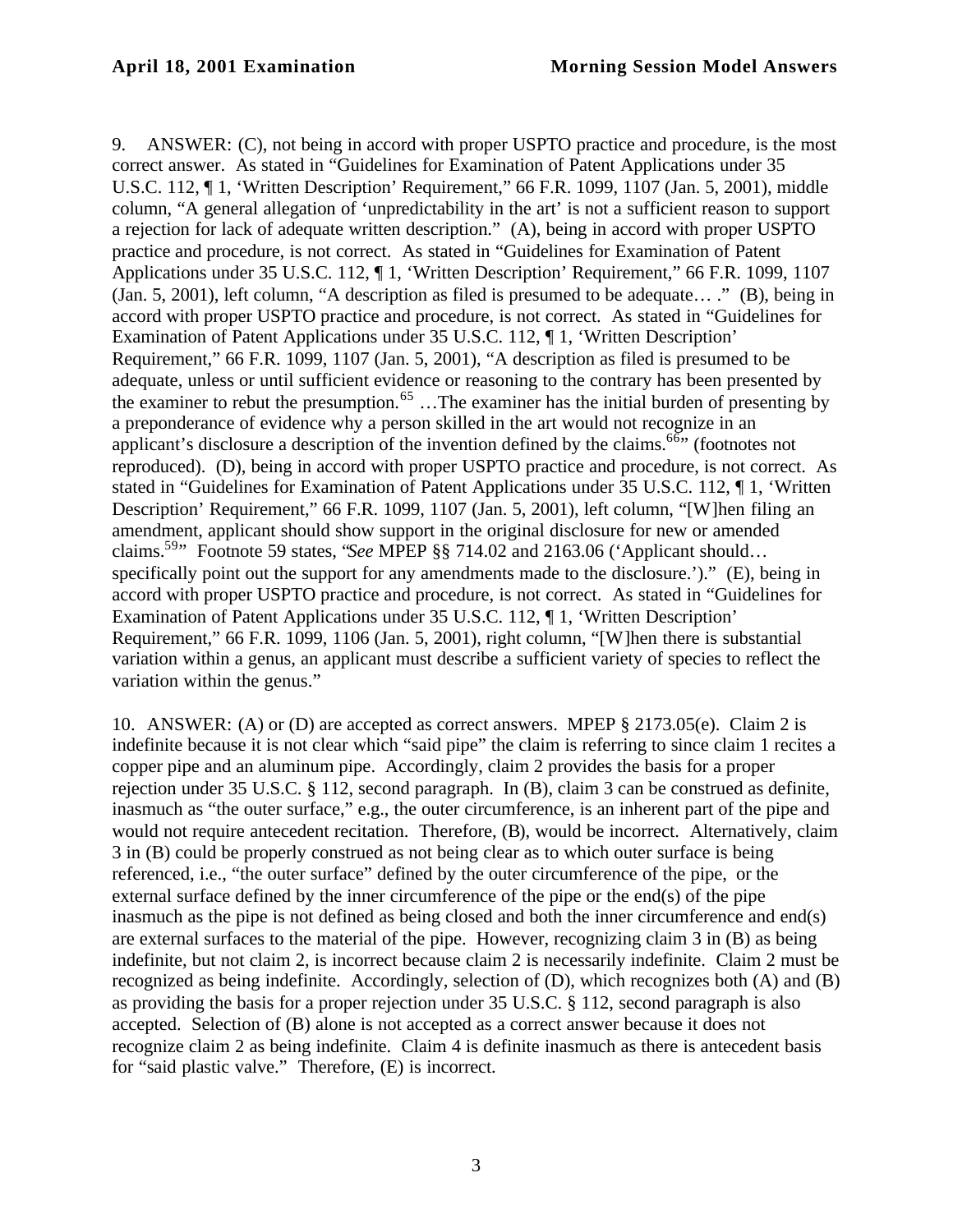11. ANSWER: (C) is the correct answer. 37 CFR § 1.105(a)(3) (effective November 7, 2000), "Changes To Implement the Patent Business Goals; Final Rule," 65 FR 54604, 54634 (September 8, 2000), and 37 CFR § 1.136(a)(1). (C) is correct pursuant to 37 CFR § 1.105(a)(3). (A) is incorrect because it is not responsive to the requirement for information. (B) is incorrect because "each attorney or agent who prepares or prosecutes the application," is identified an individual under 37 CFR § 1.56(c). (D) is incorrect because information used to draft an application may be required under 37 CFR  $\S$  1.105(a)(1)(iv). (E) is incorrect because (C) is correct.

12. ANSWER: (E) is the most correct answer. Since the claim reads on a downward moving actuator and only a upward moving actuator was cited during the prosecution, the Shack restaurant device was material to the patentability of the invention. Moreover, Sam argued the significance of the downward motion feature. 37 C.F.R.  $\S$  1.56(b)(2)(i). Sam should have disclosed it under 37 C.F.R. § 1.56(c)(2). As to (A), the duty of disclosure extends to each practitioner who prepares or prosecutes the application.  $37$  C.F.R. § 1.56(c)(2). As to (B), even though Chris had completed the disclosure, the sighting of the Shack restaurant doorstop occurred prior to the filing date. Moreover, the restaurant (and doorstop) was in existence at least one year prior to Sam's visit. MPEP § 2001.06. As to (C), information material to the invention is more than just patents and printed publications. 37 C.F.R. § 1.56; MPEP 2001.04, p.2000-3. As to (D), only patents and printed publication may be considered during a reexamination. 35 U.S.C. § 303(a); MPEP § 2209.

13. ANSWER: (A) is the most correct answer. The answer is inconsistent with 35 U.S.C. § 112 and MPEP  $\S$  608.01(n), subpart I.B.4. (B), (C), and (E) are wrong answers because they are consistent with 35 U.S.C. § 112 and MPEP §  $608.01(n)$ , subpart I.B.4. (D) is wrong because it is consistent with MPEP § 608.01(n), subpart I. C.

14. ANSWER: (D) is the most correct answer. MPEP § 608.01(n), part "IV. Claim Form and Arrangement." A claim which depends from a dependent claim should not be separated therefrom by any claim which does not also depend from said "dependent claim." (A), (B), and (C) are incorrect because they are practices encouraged by the MPEP  $\S$ . MPEP  $\S$  608.01(n), subsection "IV. Claim Form and Arrangement." (E) is incorrect because it represents a practice encouraged by MPEP § 608.01(m). See *Fressola v. Manbeck*, 36 USPQ2d 1211 (D.D.C. 1995).

15. ANSWER: (D) is the correct answer. 37 CFR § 1.105(a) (effective November 7, 2000); "Changes To Implement the Patent Business Goals; Final Rule," 65 FR 54604, 54634 (September 8, 2000). (A) is specifically stated as an example in 37 CFR  $\S$  1.105(a)(1)(v). (B) and (C) are given as examples in 65 FR at 54634, left column, where the Office may require the submission of information. (E) is incorrect because (D) is correct.

16. ANSWER: (B) is the most correct answer. Admissions by applicant constitute prior art. 37 C.F.R. § 1.104(a)(3). As explained in *Tyler Refrigeration v. Kysor Industrial Corp*., 777 F.2d 687, 227 USPQ 845 (Fed. Cir. 1985), the Fed. Circuit found that

the district court decided on two separate and independent grounds that the Aokage patent was such prior art. One basis was Tyler's admission of the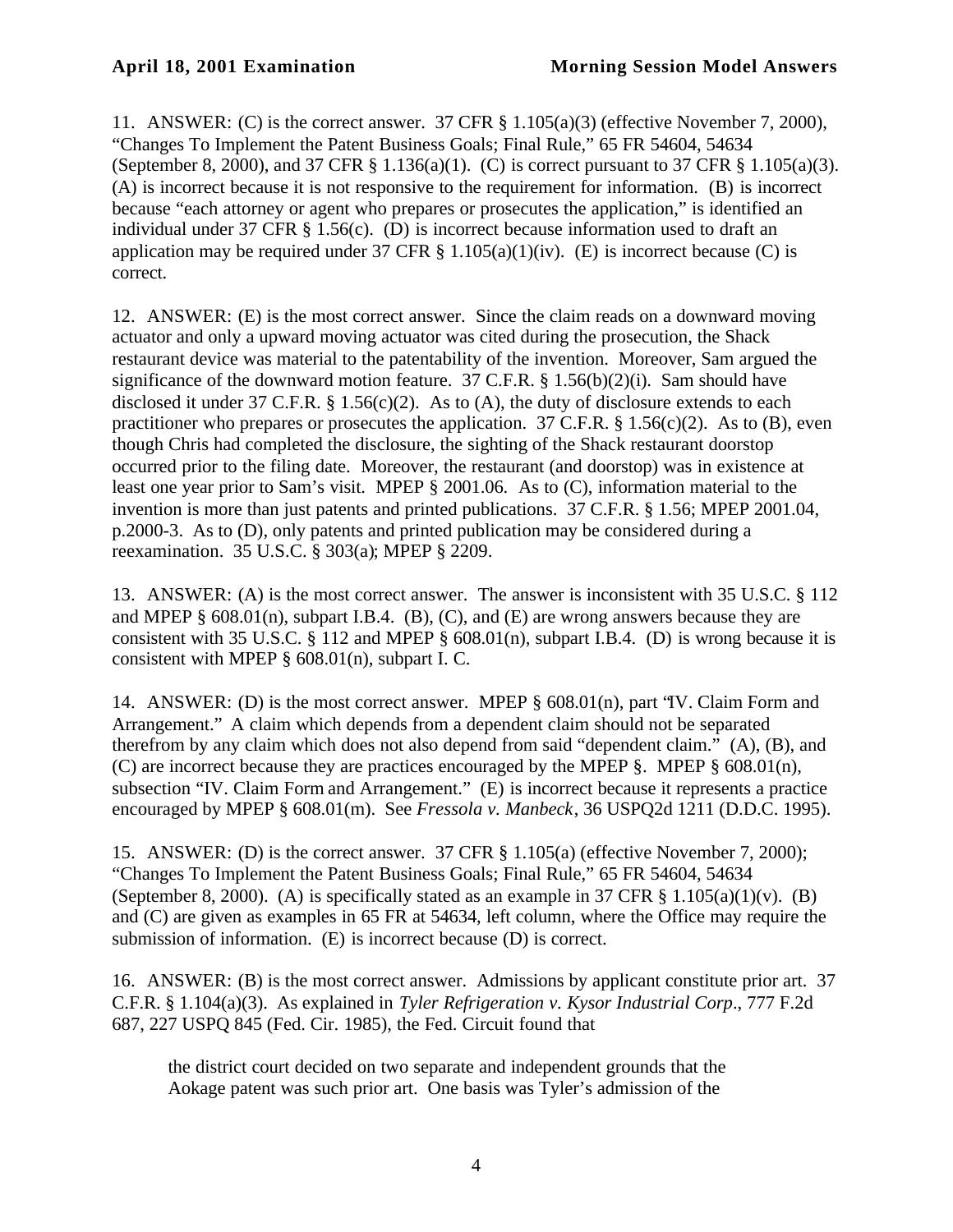Aokage reference as prior art before the PTO during the prosecution of the '922 Subera patent. The court found that, in a wrap-up amendment, the Tyler attorney admitted in his discussion as to "all the claims" of the three Subera applications, that "the most pertinent available prior art known to the Applicants and their representatives is the Aokage U.S. Patent 4,026,121 cited by the Examiner" (emphasis added). In view of this explicit admission, the district court's decision was proper and was sufficiently based on clear and convincing evidence. The controlling case law in this court recognizes this principle. See Aktiebolaget Karlstads Mekaniska Werkstad v. ITC, 705 F.2d1565, 1574, 217 U.S.P.Q. (BNA) 865, 871 (Fed. Cir. 1983); In re Fout, 675 F.2d 297, 300, 213 U.S.P.Q. (BNA) 532, 536 (CCPA 1982), and In re Nomiya, 509 F.2d 566, 571, 184 U.S.P.Q. (BNA) 607, 612 (CCPA 1975). Thus, we must affirm the court's decision that the Aokage patent was prior art and as such binding on Tyler. (Here again, we do not pass on the other grounds on which the court concluded that the Aokage was prior art within the meaning of 35 U.S.C. § 102.)

Since (B) is true, (D) is not true. Answers (A), (C) and (D) also are not true since the Acme patent can not be sworn behind or otherwise removed as a result of the admission. (E) is not true because (A) and (D) are not true.

[Note re Question 16, choice (B), line 1: Examination proctors were instructed to direct examination candidates after the word "by," to insert the word --the--. Also in Question 16, choice (D), line 3, examination proctors were instructed to direct examination candidates after the word "by" to insert the words --the registered practitioner--. The question has been carefully reviewed to see if there is any alternative reasonable meaning to the question if any or all of the changes were not made. No such meaning was found. The Director of Enrollment and Discipline concluded that omission of the changes should have no material affect on the question, and should not inhibit an individual's ability to correctly answer the question.

17. ANSWER: (C) is the correct answer. 37 CFR § 1.104(e) (effective November 7, 2000); "Changes To Implement the Patent Business Goals; Final Rule," 65 FR 54604, 54633 (September 8, 2000). As stated in 65 FR at 54633, middle column, "In view of the recent case law dealing with prosecution history, the failure of an applicant to comment on damaging reasons for allowance would give rise to a presumption of acquiescence to those reasons…" Thus, (A) is incorrect. 65 FR at 54633, middle column, also provides, "That the examiner does not respond to a statement by the applicant commenting on reasons for allowance does not mean that the examiner agrees with or acquiesces in the reasoning of such statement." Thus (B) is incorrect. (D) is incorrect because (A) is incorrect. (E) is incorrect because (C) is correct.

18. ANSWER: (E) is the correct answer. 37 CFR § 1.114(e), effective date August 16, 2000; *see,* "Request for Continued Examination Practice and Changes to Provisional Application Practice; Final Rule," 65 FR 50092, 50097 (Aug. 16, 2000). (E) is correct since the provisions of 37 CFR § 1.114 do not apply to design patent applications. Therefore, choices (A) through (D) are incorrect.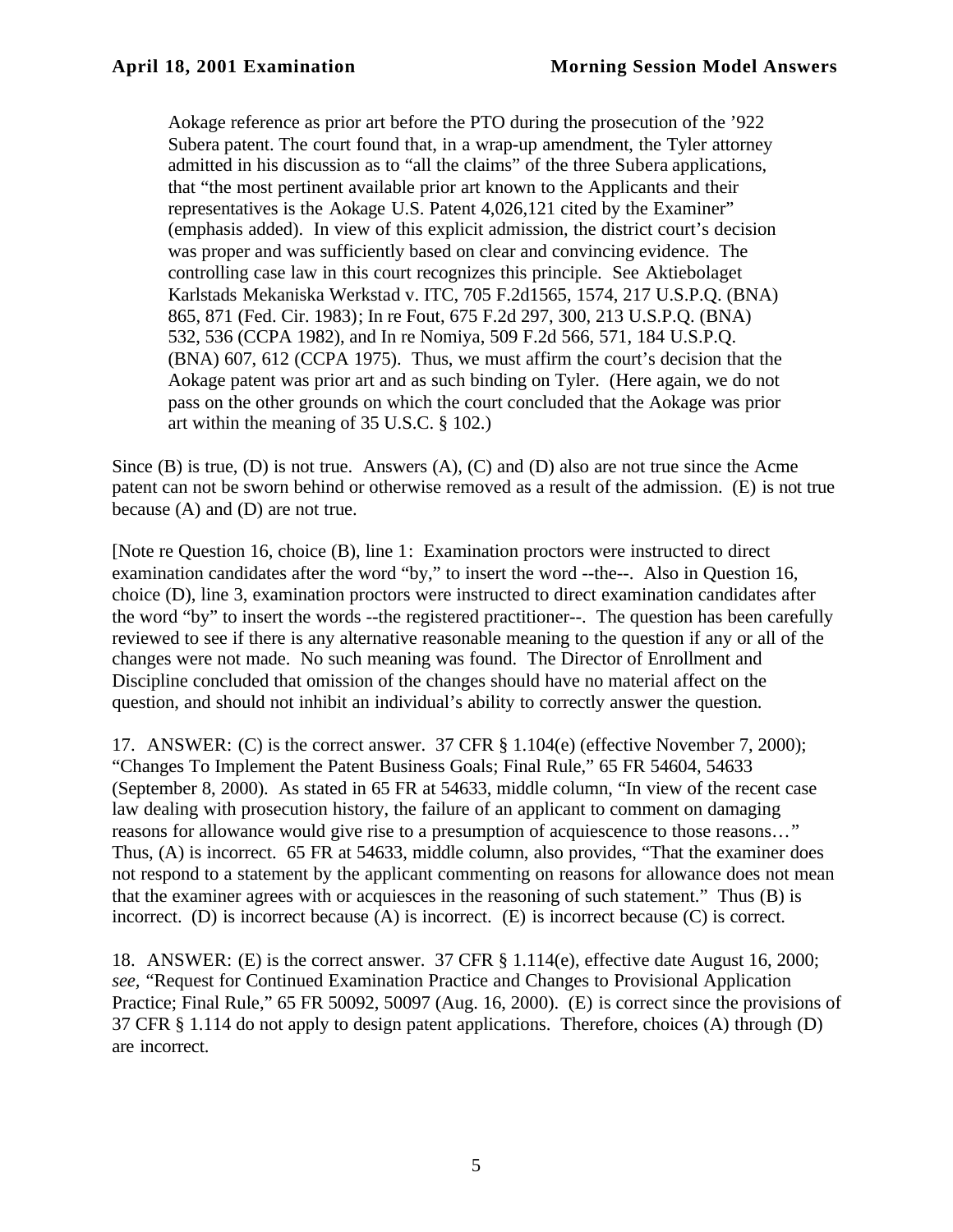19. ANSWER: (A) is the most correct answer. In *Evans Cooling Systems, Inc. v. General Motors Corp*., 125 F.3d 1448, 44 USPQ 2d 1037 (Fed. Cir. 1997) the Federal Circuit held that even though an invention is misappropriated by a third party, the public sale bar applies (35 U.S.C. § 102(b)). Accordingly, (A) is true and (B) is not. (C) is incorrect since the people at MC were not the true inventors, and therefore, the misappropriation is within the jurisdiction of the USPTO. 35 U.S.C. § 102(f). (D) is incorrect inasmuch as (C) is incorrect. (E) is incorrect inasmuch as (A) is correct.

20. ANSWER: (D) is the most correct answer. "It is not necessary in order to establish a prima facie case of obviousness…that there be a suggestion or expectation from the prior art that the claimed [invention] will have the same or a similar utility as one newly discovered by the applicant." In re Dillon, 919 F.2d 688, 692, 16 USPQ2d 1897, 1900 (Fed. Cir. 1990) (emphasis in original). Thus, "[i]t is not necessary that the prior art suggest the combination to achieve the same advantage or result discovered by applicant." MPEP § 2144 ("Rationale Different from Applicant's is Permissible"). Here, T suggests the combination with P to achieve a different advantage or result, i.e., waterproofing, from that discovered by applicant, i.e., reducing breakage. Answers (A) - (C) are incorrect because the suggestion to combine does not need to be for the same purpose as applicant discloses in the application. Dillon, 919 F.2d at 692, 16 USPQ2d at 1900; MPEP § 2144 ("Rationale Different from Applicant's is Permissible"). Answer (E) is incorrect because an applicant is under no obligation to submit evidence of nonobviousness unless the examiner meets his or her initial burden to fully establish a prima facie case of obviousness. MPEP § 2142.

21. ANSWER: (D) is the most correct answer. 35 U.S.C. § 132(a); 37 C.F.R. § 1.114. "In those instances in which an applicant seeks to add new matter to the disclosure of an application, the procedure set forth in § 1.114 is not available, and the applicant must file a continuation-inpart application under § 1.53(b) containing such new matter." See, "Request for Continued Examination Practice and Changes to Provisional Application Practice; Final Rule," 65 F.R. 50092, 50095, right column (Aug. 16, 2000), 1238 O.G. 13 (Sept. 5, 2000). (A) is not the most correct answer. At a minimum, corrected drawings suitable for reproduction are required. 37 C.F.R.  $\S 1.85(b)$ . (B) is not the most correct answer. As stated in 37 C.F.R.  $\S 1.85(c)$ , "If...a drawing does not comply with §1.84 at the time an application is allowed, the Office may notify the applicant and set a three month period of time from the mail date of the notice of allowability within which the applicant must file a...formal drawing in compliance with § 1.84 to avoid abandonment. This time period is not extendable under § 1.136(a) or § 1.136(b)." See also 37 C.F.R. § 1.136(b). (C) is not the most correct answer. 35 U.S.C. § 119(e)(2) has been amended to eliminate the copendency requirement. (E) is not the most correct answer. 37 C.F.R. § 1.78(a)(4). For a nonprovisional application to properly claim the benefit of the filing date of a provisional application the provisional application must be entitled to a filing date and the basic filing fee set forth in 37 C.F.R. § 1.16(k) must be paid within the time period set forth in 37 C.F.R. § 1.53(g). See also, "Request for Continued Examination Practice and Changes to Provisional Application Practice; Final Rule," 65 F.R. 50092, 50094, left column (Aug. 16, 2000), 1238 O.G. 13 (Sept. 5, 2000).

22. All answers accepted.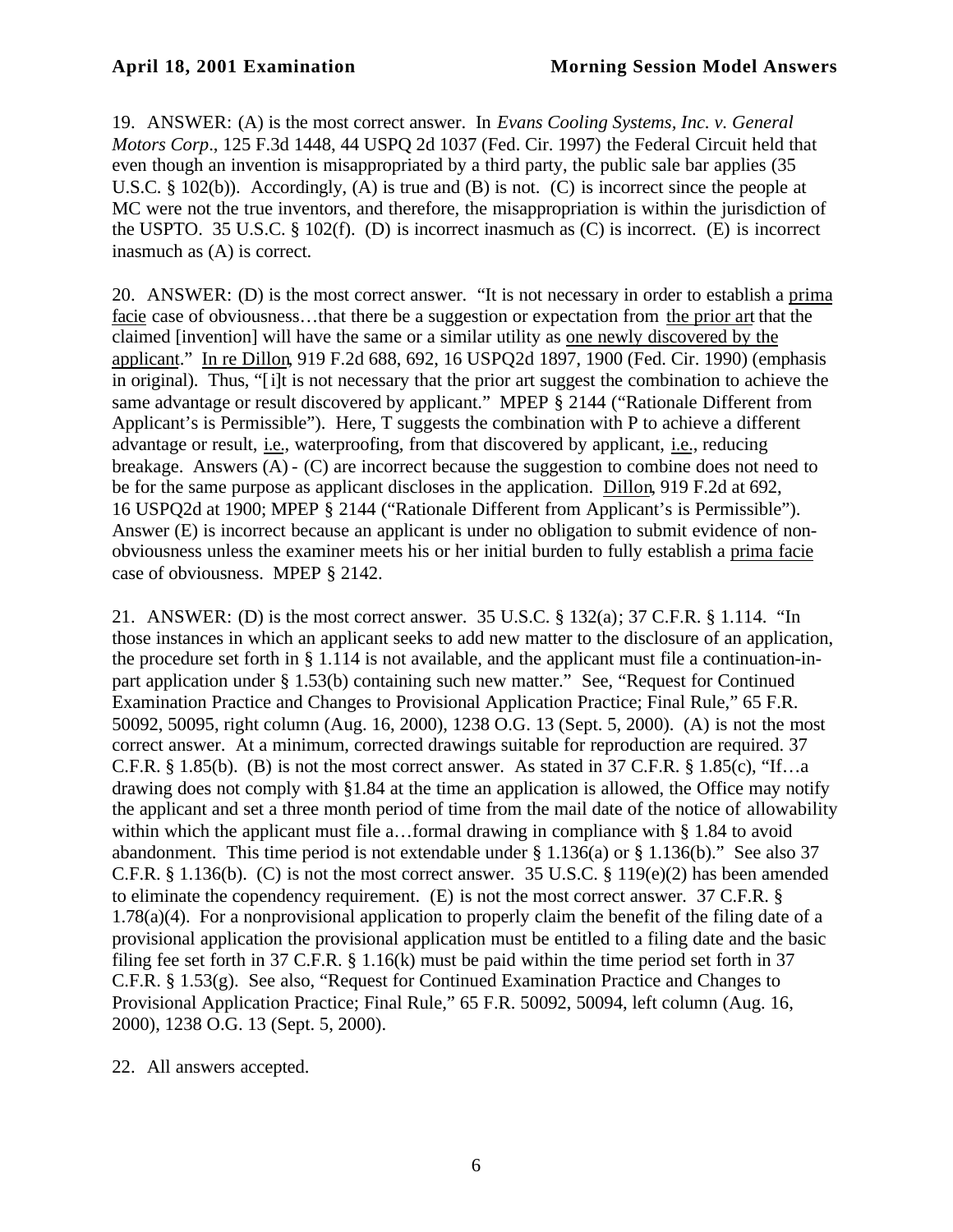23. ANSWER: (E) is the most correct answer because the advice is consistent with PCT Rule  $4/15$ (b) and 37 C.F.R. § 1.425. (A), (B), (C), and (D) are wrong because the advice provided is not consistent with 37 C.F.R. § 1.425. MPEP § 1820, p.1800-16.

24. ANSWER: (E) is the correct answer. 37 CFR § 1.48(b) (effective November 7, 2000); "Changes To Implement the Patent Business Goals; Final Rule," 65 FR 54604, 54619 (September 8, 2000). As stated in 65 FR at 54619, middle column, "Sections 1.48(b) and (d) are revised to indicate that a request to correct the inventorship thereunder must be signed by a party as set forth in § 1.33(b)…" (A), (B), and (C) are provided for in 37 CFR § 1.33(b). Thus (E), the most inclusive answer, is correct.

25. ANSWER. (B) is the most correct answer. As stated in "Request for Continued Examination Practice and Changes to Provisional Application Practice; Final Rule," 65 F.R. 50092 (Aug. 16, 2000), 1238 O.G.13 (Sept. 5, 2000), "Section 4801 of the American Inventors Protection Act of 1999 contains no provision for according the resulting nonprovisional application a filing date other than the original filing date of the provisional application. Thus, under the patent term provisions of 35 U.S.C. 154, the term of a nonprovisional application resulting from the conversion of a provisional application pursuant to 35 U.S.C. § 111(b)(5) will be measured from the original filing date of the provisional application (which is the filing date accorded the nonprovisional application resulting from the conversion under § 4801of the American Inventors Protection Act of 1999)." However, the pendency is counted against the patent term. (A), being in accord with USPTO practice and procedure, is not the most correct answer. 37 C.F.R. § 1.53(c)(3), third sentence. See also, "Request for Continued Examination Practice and Changes to Provisional Application Practice; Final Rule," 65 F.R. 50092, 50093 (Aug. 16, 2000), 1238 O.G.13 (Sept. 5, 2000). (C), being in accord with USPTO practice and procedure, is not the most correct answer. 37 C.F.R. § 1.53(c)(3), fourth sentence. (D), being in accord with USPTO practice and procedure, is not the most correct answer. 37 C.F.R. § 1.53(c)(3). (E) is a correct statement, and there fore is not a correct answer. 35 U.S.C. §  $119(e)(3)$ .

26. ANSWER: (B) is the most correct answer. Under 37 C.F.R. § 1.26(b), "Any request for refund must be filed within two years from the date the fee was paid." *See*, "Changes to Implement the Patent Business Goals, Final Rule," 65 F.R. 54604, 54608, middle column (September 8, 2000), 1238 O.G. 77 (Sept. 19, 2000). (A) is not the most correct answer. 37 C.F.R. § 1.26(a). *See*, "Changes to Implement the Patent Business Goals, Final Rule," 65 F.R. 54604, 54608, right column (September 8, 2000), 1238 O.G. 77 (Sept. 19, 2000). (C) is not the most correct answer. 37 C.F.R. § 1.52(b)(6) provides that other than in a reissue application, the paragraphs of the specification of an application may be numbered at the time the application is filed. *See*, "Changes to Implement the Patent Business Goals, Final Rule," 65 F.R. 54604, 54620 (left column), 54621 (Comments 22, 23, 24, and 25, and responses) (September 8, 2000), 1238 O.G. 77 (Sept. 19, 2000). (D) is not the most correct answer. 37 C.F.R. § 1.52(d)(2) provides for that an English language translation of the non-English language provisional application will not be required in the provisional application. (E) is not the most correct answer. 37 C.F.R. § 1.52(e)(5). *See*, "Changes to Implement the Patent Business Goals, Final Rule," 65 F.R. 54604, 54621, left column (September 8, 2000), 1238 O.G. 77 (Sept. 19, 2000).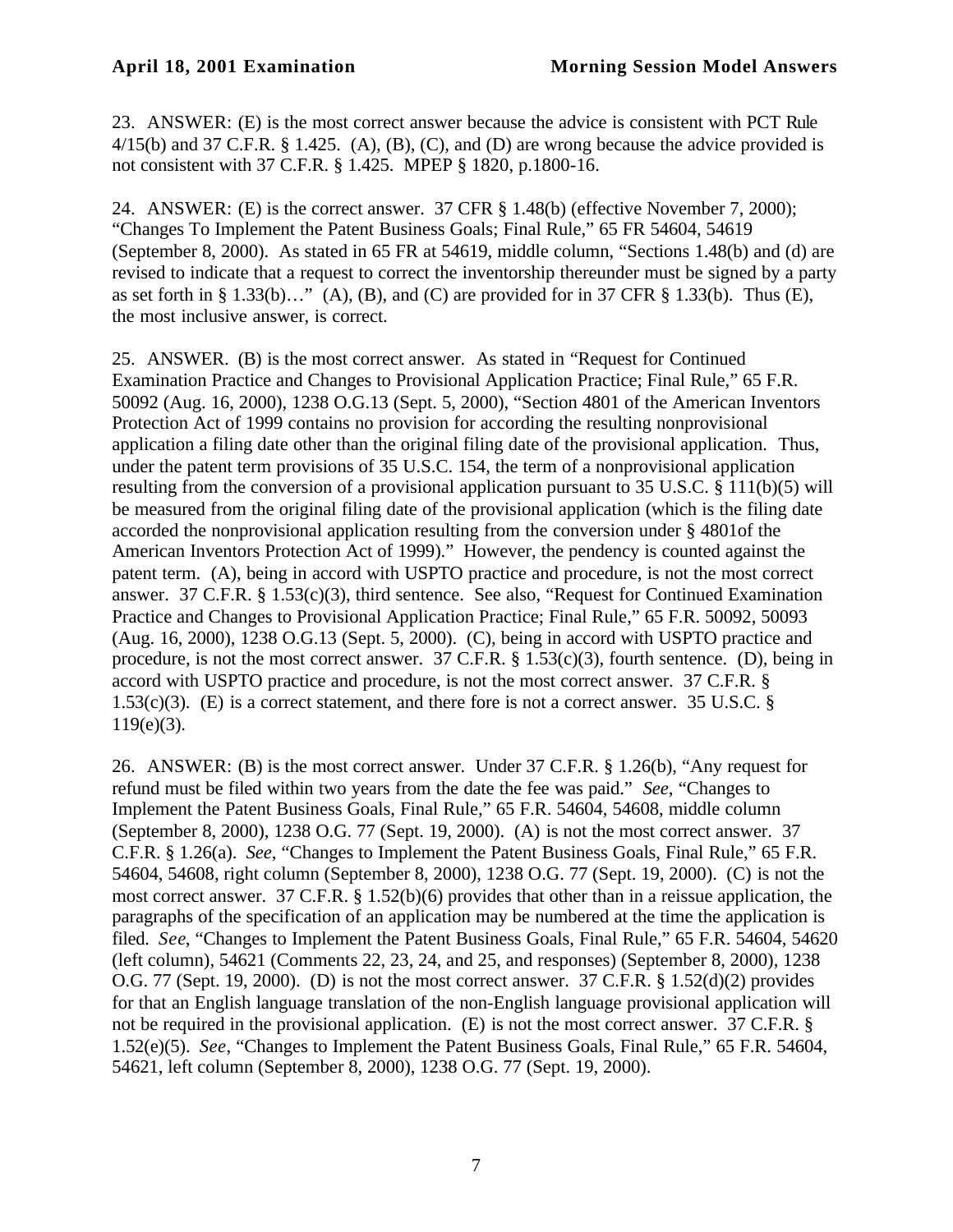27. ANSWER: (D) is the most correct answer. MPEP § 608.01, subsection "Illustrations In the Specification." 37 C.F.R. § 1.58(a) permits tables and chemical formulas in the specification in lieu of formal drawings. (A) is incorrect. MPEP § 608.01, subsection "Illustrations In the Specification." Graphical illustrations, diagrammatic views, flowcharts, and diagrams in the descriptive portion of the specification do not come within the purview of 37 C.F.R. § 1.58(a). The examiner should object to such descriptive illustrations in the specification and request formal drawings in accordance with 37 C.F.R. § 1.81 when an application contains graphs in the specification. (B) is incorrect. 37 C.F.R. § 1.75(a). The specification must conclude with one or more claims. (C) is incorrect. MPEP § 608.01, subsection "Hyperlinks And Other Forms Of Browser-Executable Code In The Specification." USPTO policy does not permit the USPTO to link to any commercial sites since the USPTO exercises no control over the organization, views, or accuracy of the information contained on these outside sites. (E) is incorrect. 37 C.F.R. § 1.79. A reservation for a future application of subject matter disclosed but not claimed in a pending application will not be permitted in the pending application.

28. ANSWER: (D) is the most correct answer. Under 37 C.F.R. § 1.85(a), correcting the drawings to comply with 37 C.F.R.  $\S$  1.84(a)(1) and (k), and making them suitable for reproduction is a bona fide response. (A), (B), and (C) are not the most correct answer. In each, Smith seeks to hold the requirement in abeyance. As stated in 37 C.F.R. § 1.85(a) (effective November 29, 2000), "Unless applicant is otherwise notified in an Office action, objections to the drawings in a utility or plant application will not be held in abeyance, and a request to hold objections to the drawings in abeyance will not be considered a *bona fide* attempt to advance the application to final action." See also, "Changes to Implement Eighteen-Month Publication of Patent Applications; Final Rule," 65 F.R. 57024, 57032, "*Section 1.85*." (E) is not the most correct answer inasmuch as (A), (B), and (C) are not the most correct answers.

29. ANSWER: (C) is the most correct answer. See MPEP § 2128 under the subheading "Date of Availability," of the heading "Electronic Publications As Prior Art." (A) is wrong. See MPEP § 2129 under the heading "A Jepson Claim Results In An Implied Admission That Preamble Is Prior Art." (B) is wrong. See MPEP § 2128.02. A journal article or other publication becomes available as prior art on date it is received by at least one member of the public. (D) is wrong. See MPEP § 2128.01 under the heading "A Thesis Placed In A University Library May Be Prior Art If Sufficiently Accessible To The Public." (E) is wrong. See *In re Nomiya*, 184 USPQ 607, 610 (CCPA 1975); MPEP § 2129 under the heading "Admissions By Applicant Constitute Prior Art."

30. ANSWER: (D) is the most correct answer. 37 C.F.R. § 1.103(c). *See,* "Request for Continued Examination Practice and Changes to Provisional Application Practice; Final Rule," 65 F.R. 50092, 50100, right column, Comment 11 and response (Aug. 16, 2000), 1238 O.G. 13 (Sept. 5, 2000). (A) is not the most correct answer. 37 C.F.R. § 1.114. "An applicant may not obtain examination of a different or non-elected invention (e.g., a divisional) in a request for continued examination under § 1.114." *See,* "Request for Continued Examination Practice and Changes to Provisional Application Practice; Final Rule," 65 F.R. 50092, 50102, left column, Comment 21 and response (Aug. 16, 2000), 1238 O.G. 13 (Sept. 5, 2000). (B) is not the most correct answer. 37 C.F.R. § 1.312. Amendments are not entered as a matter of right. Section 1.312 is not intended to be used for continued examination of applications. See MPEP 714.16.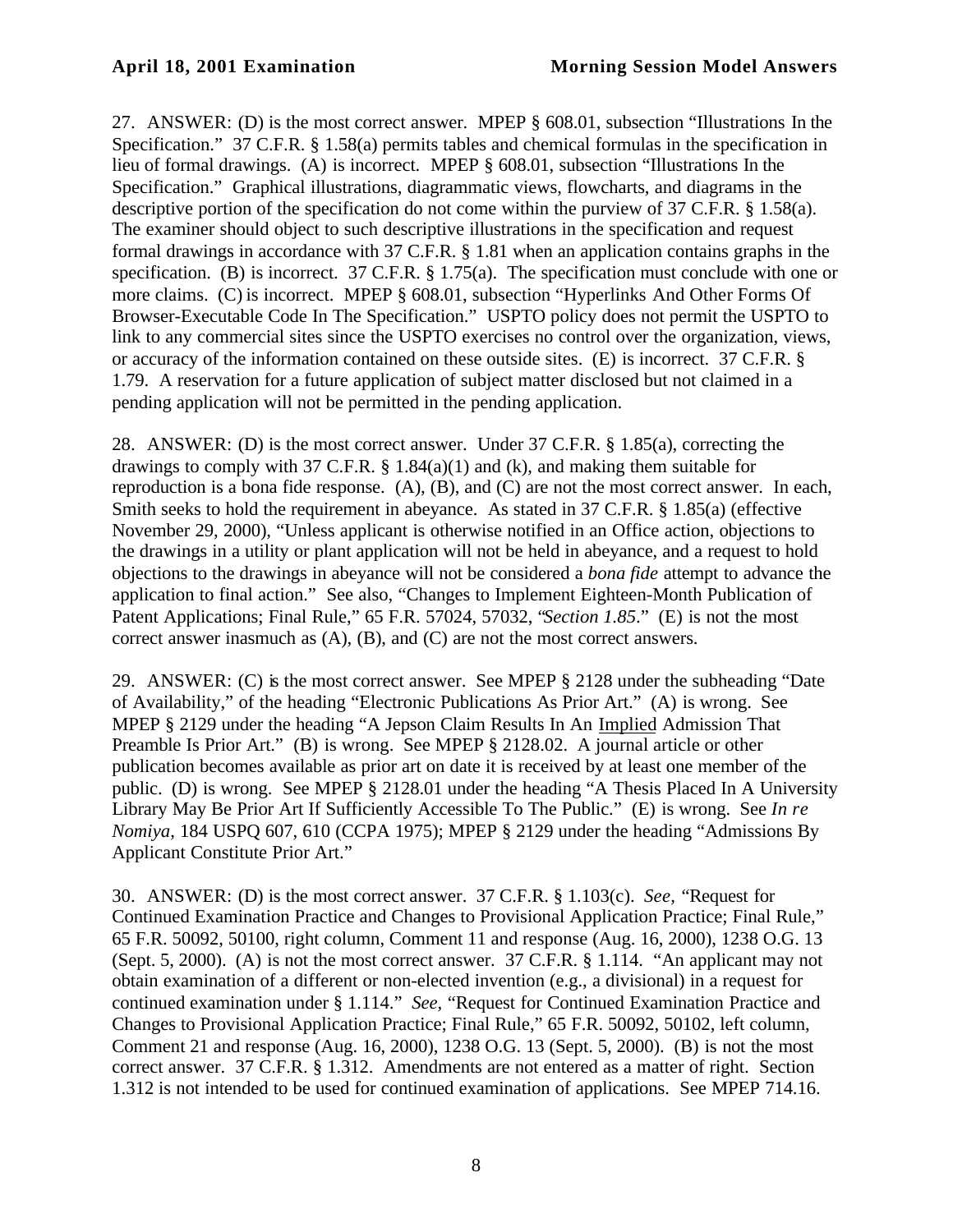Any amendments considered necessary by the applicant should be completed before the notice of allowance is issued." *See,* "Request for Continued Examination Practice and Changes to Provisional Application Practice; Final Rule," 65 F.R. 50092, 50102, middle column, Comment 24 and response (Aug. 16, 2000), 1238 O.G. 13 (Sept. 5, 2000). (C) is not the most correct answer. 37 C.F.R. §§ 1.85(c) and 1.136(c)(2). The three-month period set in the notice of allowability for submission of any outstanding corrected or formal drawing is not extendable under 37 C.F.R. § 1.136(a) or (b). *See,* "Request for Continued Examination Practice and Changes to Provisional Application Practice; Final Rule," 65 F.R. 50092, 50102, middle column, Comment 23 and response (Aug. 16, 2000), 1238 O.G. 13 (Sept. 5, 2000). (E) is not the most correct answer. 37 C.F.R. § 1.103(a). The Office will not suspend action if a reply by the applicant is due. *See,* "Request for Continued Examination Practice and Changes to Provisional Application Practice; Final Rule," 65 F.R. 50092, 50101, left column, Comment 12 and response (Aug. 16, 2000), 1238 O.G. 13 (Sept. 5, 2000).

31. ANSWER: (D) is the most correct answer. 35 U.S.C. § 102(a); MPEP § 715, subsection styled "SITUATIONS WHERE 37 C.F.R. 1.131 AFFIDAVITS OR DECLARATIONS CAN BE USED." (A) is incorrect. 35 U.S.C. 102(b), MPEP § 715. (B) is incorrect. The question involved is one of "double patenting." 37 C.F.R. § 1.131, MPEP § 715. (C) is incorrect. 35 U.S.C. § 102(g); 37 C.F.R. § 1.131. As explained in MPEP § 715, subsection styled "SITUATIONS WHERE 37 C.F.R. 1.131 AFFIDAVITS OR DECLARATIONS ARE INAPPROPRIATE," "i. … 37 C.F.R. 1.131 is designed to permit an applicant to overcome rejections under 35 U.S.C. 102(a) and (e) based on patents and publications which are not statutory bars, but which have publication dates, or in the case of U.S. patents, effective filing dates, prior to the effective filing date of the application but subsequent to the applicant's actual date of invention. However, when the subject matter relied on is also available under 35 U.S.C. 102(g), a 37 C.F.R. 1.131 affidavit or declaration cannot be used to overcome it. *In re Bass*, 474 F.2d 1276, 177 USPQ 178 (CCPA 1973). This is because subject matter which is available under 35 U.S.C.  $102(g)$  by definition must have been made before the applicant made his invention. References under 35 U.S.C. 102(a) and (e), by contrast, merely establish a presumption that their subject matter was made before applicant's invention date. It is this presumption which may be rebutted by evidence submitted under 37 C.F.R. 1.131." (E) is incorrect. An affidavit or declaration under 37 C.F.R. 1.131 is unnecessary because the reference is not prior art and should not be used. MPEP § 715.

32. ANSWER: (E) is the most correct answer. 37 C.F.R. §§ 1.114 and 1.116(b) and (c). *See,* "Request for Continued Examination Practice and Changes to Provisional Application Practice; Final Rule," 65 F.R. 50092, 50097, middle column, second complete paragraph, 50101, Comment 19 and response (Aug. 16, 2000), 1238 O.G. 13 (Sept. 5, 2000). (A) is not the most correct answer. 37 C.F.R. § 1.313(a), third sentence. A petition under § 1.313 is not required if a request for continued examination is filed prior to payment of the issue fee. (B) is not the most correct answer. 37 C.F.R. § 1.312, in pertinent part, provides, "Any amendment filed pursuant to this section must be filed before or with the payment of the issue fee." *See,* "Request for Continued Examination Practice and Changes to Provisional Application Practice; Final Rule," 65 F.R. 50092, 50097, middle column, fourth complete paragraph (Aug. 16, 2000), 1238 O.G. 13 (Sept. 5, 2000). (C) is not correct. *See,* "Request for Continued Examination Practice and Changes to Provisional Application Practice; Final Rule," 65 F.R. 50092, 50097, right column,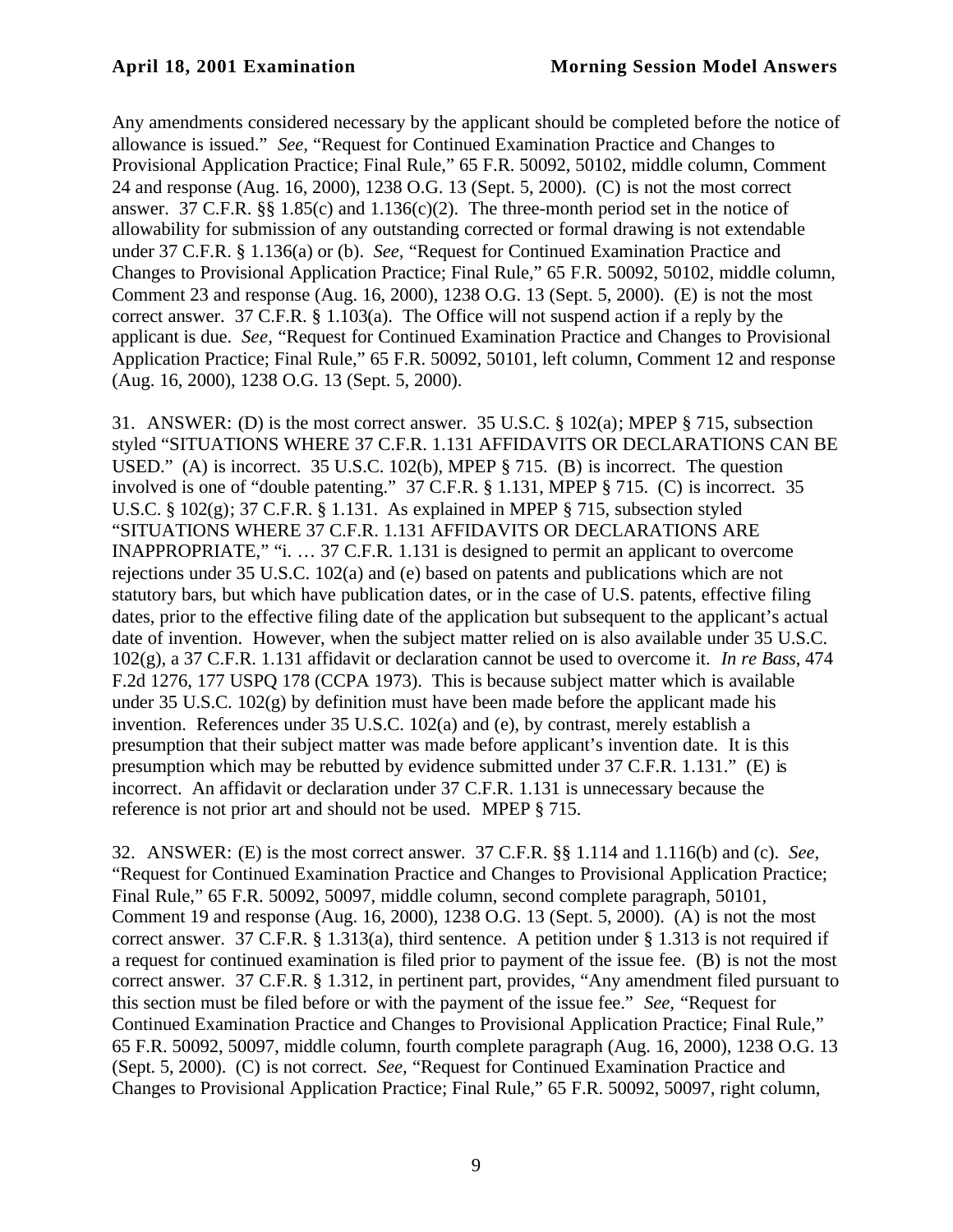second complete paragraph (Aug. 16, 2000), 1238 O.G. 13 (Sept. 5, 2000*). See also* 37 CFR § 1.313(d). (D) is not the most correct answer. "The Office will not suspend action in an application when a reply by the applicant is outstanding. 35 U.S.C. 133 requires the applicant to 'prosecute the application' within six months of an Office action (or a shorter period as set in the Office action) to avoid abandonment of the application. If an applicant files a request for continued examination but does not also provide any submission (in reply to the prior Office action) within the period for reply to the prior Office action, the application is abandoned by operation of law. (35 U.S.C. 133)." *See,* "Request for Continued Examination Practice and Changes to Provisional Application Practice; Final Rule," 65 F.R. 50092, 50102, left column, Comment 20 and response (Aug. 16, 2000), 1238 O.G. 13 (Sept. 5, 2000).

33. ANSWER: (C). MPEP 2163.03, item I. Original claims constitute their own description*. In re Koller*, 613 F.2d 819, 204 USPQ 702 (CCPA 1980). (A) and (B) are incorrect. As stated in MPEP 2163.03, item I, "An amendment to the specification (e.g., a change in the definition of a term used both in the specification and claim) may indirectly affect a claim even though no actual amendment is made to the claim." There is no supporting disclosure in the original description of the invention for the holder to a clasp, crimp, or tong. (D) is incorrect. MPEP 2163.03, item IV. A broad generic disclosure is not necessarily a sufficient written description of a specific embodiment, especially where the broad generic disclosure conflicts with the remainder of the disclosure. *Fields v. Conover*, 443 F.2d 1386, 170 USPQ 276 (CCPA 1970). (E) is not correct because (C) is correct.

34. ANSWER: (D) is the most correct answer. See, 37 CFR §§ 1.702(e) and 1.703(e). Answer (A) is incorrect at least because the Patent Term Guarantee Act of 1999 applies to Joseph's application, which was filed after May 29, 2000. Answer (B) is incorrect because a failure to engage in reasonable efforts to conclude prosecution may reduce patent term extension, but is not a complete forfeiture of any extension. Answer (C) is incorrect because the three year period set forth in 37 CFR § 1.702(b) does not include time consumed by review by the Board of Appeals and Patent Interferences or any delay in processing of the application that was requested by the applicant. Answer (E) is incorrect because any reduction is based on an expected reply within three months of the Office action, regardless of the deadline set by the USPTO. See, 37 CFR § 1.704(b) and "37 CFR Part 1 Changes to Implement Patent Term Adjustment Under Twenty-Year Patent Term; Final Rule," Federal Register Vol. 65, No. 181 at 56371.

35. ANSWER: (E) is the most correct answer**.** Nonpublication of the application does not affect the patent term extension provisions of the Patent Term Guarantee Act of 1999. Thus, statement (B) is true. The patent term extension provisions of 37 CFR §§ 1.702 *et seq*. are separate and independent of the eighteen-month publication provisions. There is no support for statement (A). An applicant may rescind a nonpublication request at any time. See "37 CFR Parts 1 and 5 -- Changes To Implement Eighteen-Month Publication of Patent Applications; Final Rule," Federal Register Vol. 65, No. 183 (9/20/2000) at 57024, middle column. Thus, statement (C) is also true. Accordingly, the best answer is (E).

36. ANSWER: (D) is the most correct answer**.** In this case, an appeal brief was due two months after the filing of the Notice of Appeal. 37 CFR § 1.192. Joseph's Notice of Appeal was filed September 19, 2002 and the Appeal Brief was initially due November 19, 2002. This non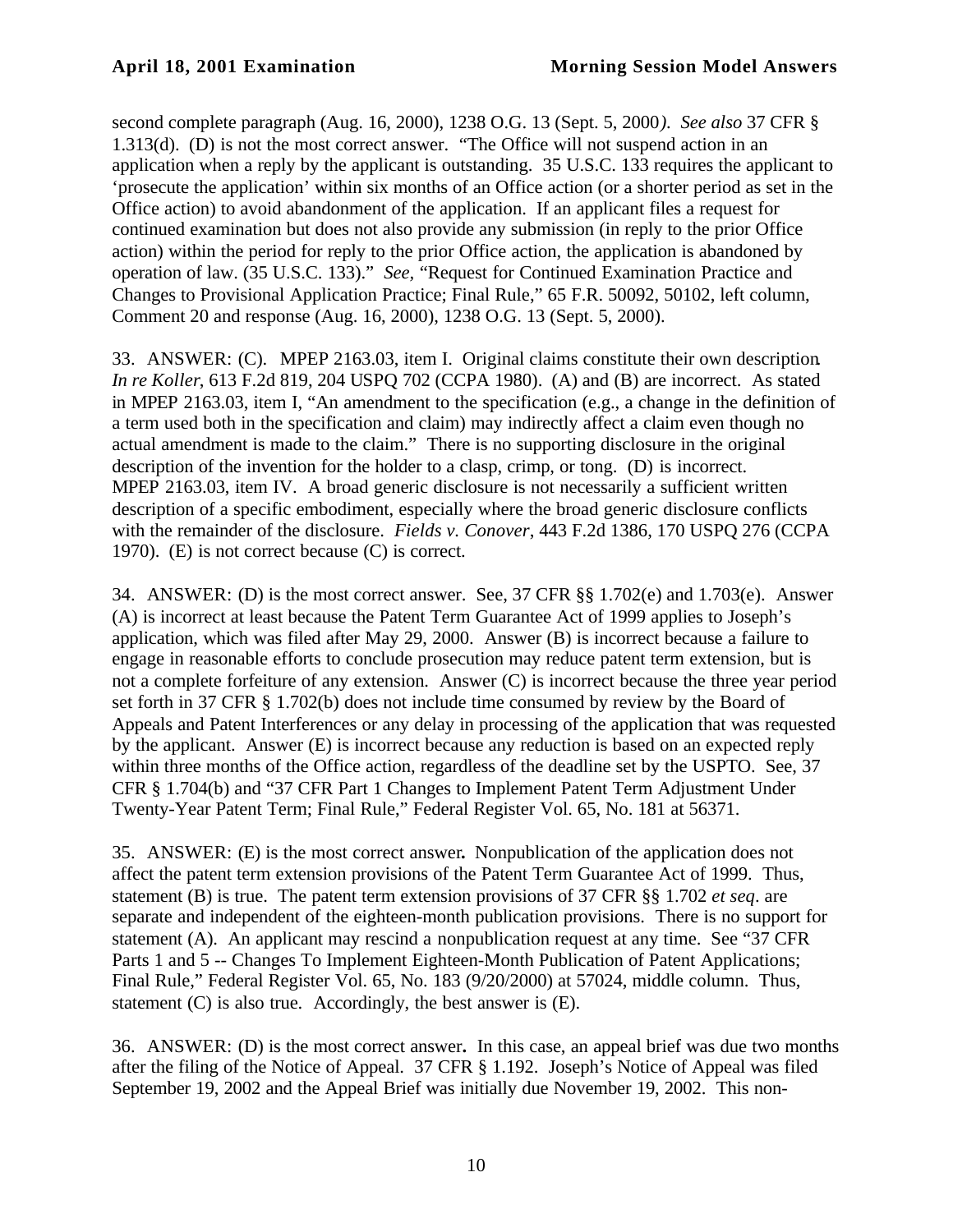statutory time period could be extended under 37 CFR § 1.136(a). Since Joseph filed the Appeal Brief on March 18, 2003, a four-month extension of time was required. Answer (A) is incorrect because the two-month period for filing the appeal brief is measured from the time that Joseph filed the Notice of Appeal and the six month statutory time period does not apply. Answer (B) is incorrect at least because the premise that the Appeal Brief was filed more than six months after the Notice of Appeal was filed is incorrect.

37. ANSWER: (A) is the most correct answer. 37 C.F.R. § 1.114(a) and (d). The filing of a request for continued examination, including a submission, after the filing of a Notice of Appeal to the Board of Patent Appeals and Interferences, but prior to a decision on the appeal is considered a request to withdraw the appeal and reopen prosecution of the application before the examiner. The submission may be an amendment to the written description. 37 C.F.R. § 1.114(c). *See,* "Request for Continued Examination Practice and Changes to Provisional Application Practice; Final Rule," 65 F.R. 50092, 50095, left column, third complete paragraph (Aug. 16, 2000), 1238 O.G. 13 (Sept. 5, 2000). (B) is not the most correct answer. 37 C.F.R. § 1.114(a)(3). The procedure of § 1.114 is not available in an application after the filing of a Notice of Appeal to the Federal Circuit unless the appeal is terminated and the application is still pending. *See,* "Request for Continued Examination Practice and Changes to Provisional Application Practice; Final Rule," 65 F.R. 50092, 50095, middle column, first complete paragraph (Aug. 16, 2000), 1238 O.G. 13 (Sept. 5, 2000). (C) is not the most correct answer. The filing of an RCE (with a submission and fee) in an allowed application after the issue fee has been paid without a petition under 37 C.F.R. § 1.313 to withdraw the application from issue "will not operate to avoid issuance of the application as a patent." *See,* "Request for Continued Examination Practice and Changes to Provisional Application Practice; Final Rule," 65 F.R. 50092, 50095, middle column, second complete paragraph (Aug. 16, 2000), 1238 O.G. 13 (Sept. 5, 2000). (D) is not the most correct answer. The procedure of § 1.114 is not available in an application after the filing of a Notice of Appeal to the Federal Circuit unless the appeal is terminated and the application is still pending. *See,* MPEP 1216.01; and "Request for Continued Examination Practice and Changes to Provisional Application Practice; Final Rule," 65 F.R. 50092, 50095, middle column, first complete paragraph (Aug. 16, 2000), 1238 O.G. 13 (Sept. 5, 2000). (E) is not the most correct answer. 37 C.F.R § 1.114(e)(1). "The continued examination provisions of 35 U.S.C. 132(b) and §1.114…will not be available for: (1) A provisional application (which is not examined under 35 U.S.C. chapter 12)." *See,* "Request for Continued Examination Practice and Changes to Provisional Application Practice; Final Rule," 65 F.R. 50092, 50095, left column, second complete paragraph (Aug. 16, 2000), 1238 O.G. 13 (Sept. 5, 2000).

38. ANSWER: (D) is the most correct answer. 37 C.F.R. § 1.28(a) and (b) provides that a request for a refund based on the excess amount paid on establishment of small entity status must be filed within three (3) months of the date of the timely payment of the full fee. The date of the timely payment of the full fee in this case is Monday, October 9, 2000. Hence, the three month period ends on Tuesday, January 9, 2001. The filing of a request for a one month extension of time on Monday, December 11, 2000, does not extend the three-month time period from the date of the timely payment of the full fee because 37 C.F.R. § 1.28(a) states, "The three-month time period is not extendable under § 1.136."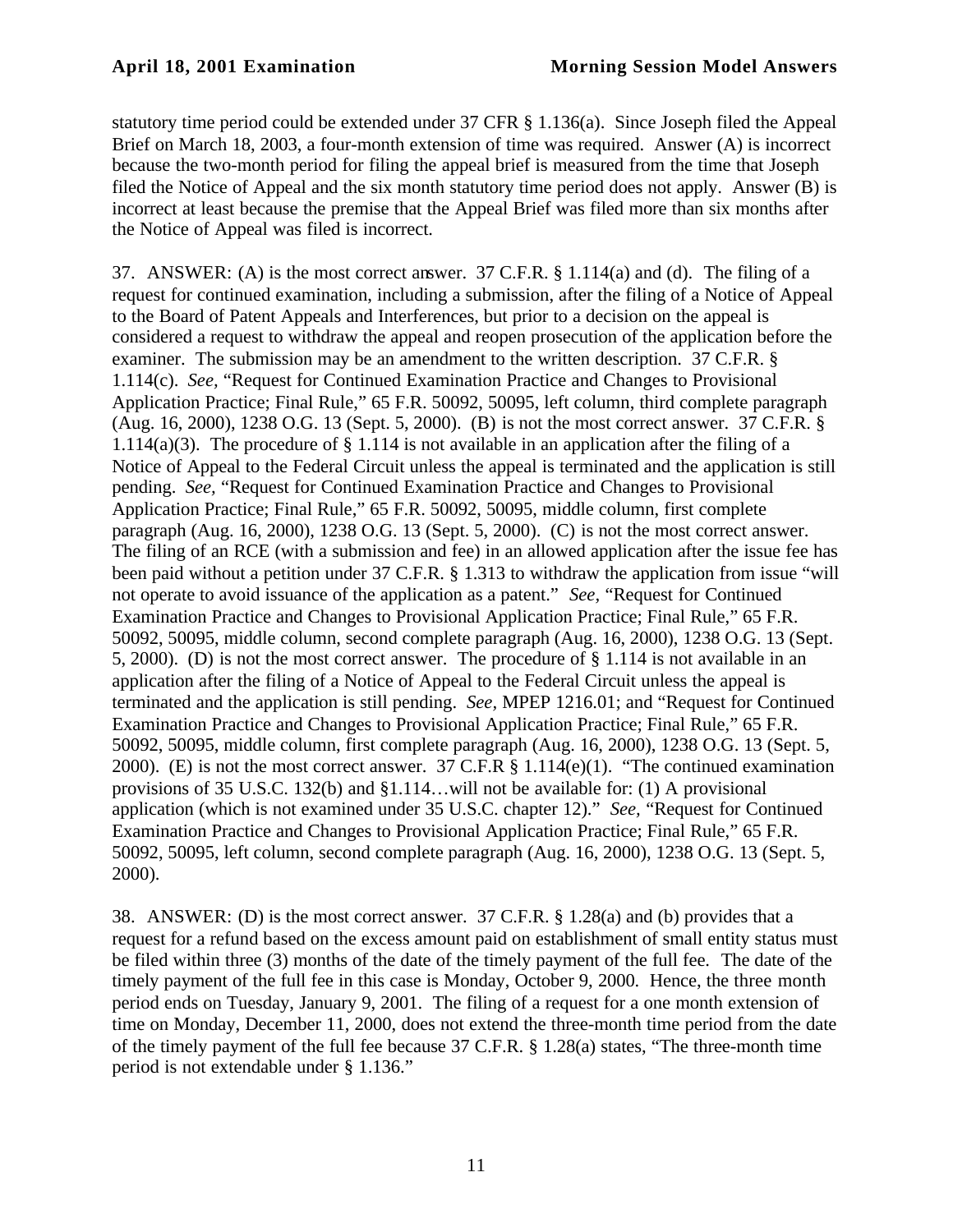39. ANSWER: (C) is the correct answer. 37 CFR § 1.510(b) (effective November 7, 2000); "Changes To Implement the Patent Business Goals; Final Rule," 65 FR 54604, 54649 (September 8, 2000). As stated in 65 FR at 54649, middle column, "Section 1.510(b)(4) now sets forth the requirement that a copy of the patent for which reexamination is requested must be submitted in double column format, on single-sided sheets only." Thus (C) is correct. (A) is incorrect because 37 CFR § 1.510(b)(1) requires that each substantial new question of patentability be based on prior patents and publications. (B) is incorrect because the statement in (B) is required by 37 CFR § 1.293(b), not by 37 CFR § 1.510(b). (D) is incorrect because under 37 CFR § 1.510(b)(5), the name and address of the party served must be indicated if the request is by a person other than the patent owner.

40. ANSWER: (A) is the most correct answer. Answer (A) is not true since Jack did not invent the knife, therefore he is not entitled to a patent. Jack derived the invention from another, and the picture of Jack with the Vietnamese knife is evidence of derivation. 35 U.S.C. § 102(f); MPEP § 2137. Answer (B) is correct in that Jack should have disclosed "all information material to patentability," including the existence of the Vietnamese knife, during the original patent prosecution. (C) is correct in that to qualify as prior under 35 U.S.C. § 102(b), the use must be in this country. (D) is correct in that a request for reexamination must be based upon patents and printed publications. (E) is correct in that public use derived from the inventor's own work cannot be used against the inventor under 35 U.S.C. § 102(a). MPEP § 2132.

41. ANSWER: (D) is the most correct answer. There is no such refund permitted since 35 U.S.C. 42(d) only permits a refund of any fee "paid by mistake or any amount paid in excess of that required." According to the statute, any refund of an "amount paid in excess" must be based upon an overpayment of a fee that was, in fact, required when the fee was paid. See "Changes to Implement the Patent Business Goals; Final Rule," 65 F.R. 54604, 54642 (center column) (September 8, 2000), 1238 Official Gazette 77 (September 19, 2000). As to (A) and (B), see "Changes to Implement the Patent Business Goals; Final Rule," 65 F.R. 54604, 54642 (center column) (September 8, 2000), 1238 Official Gazette 77 (September 19, 2000), which states: "[t]his procedure further expedites design application processing by decreasing clerical processing time as well as the time spent routing the application between processing steps… . Further, the 'Petition to Make Special' procedure will continue to be made available without any anticipated increase in the required petition fee." As to (C), it contains all of the elements of 37 CFR § 1.155(a), which provides "(a) The applicant may request that the Office expedite the examination of a design application. To qualify for expedited examination: (1) The application must include drawings in compliance with § 1.84; (2) The applicant must have conducted a preexamination search; and (3) The applicant must file a request for expedited examination including: (i) The fee set forth in § 1.17(k); and (ii) A statement that a preexamination search was conducted. The statement must also indicate the field of search and include an information disclosure statement in compliance with § 1.98." As to (E), it contains all of the elements of 37 CFR § 1.155(b), which provides "(b) The Office will not examine an application that is not in condition for examination (e.g., missing basic filing fee) even if the applicant files a request for expedited examination under this section."

42. ANSWER: (A) is the most correct answer. 37 CFR § 1.97(b)(4) and (c), effective date November 7, 2000; *see,* "Changes To Implement the Patent Business Goals; Final Rule," 65 FR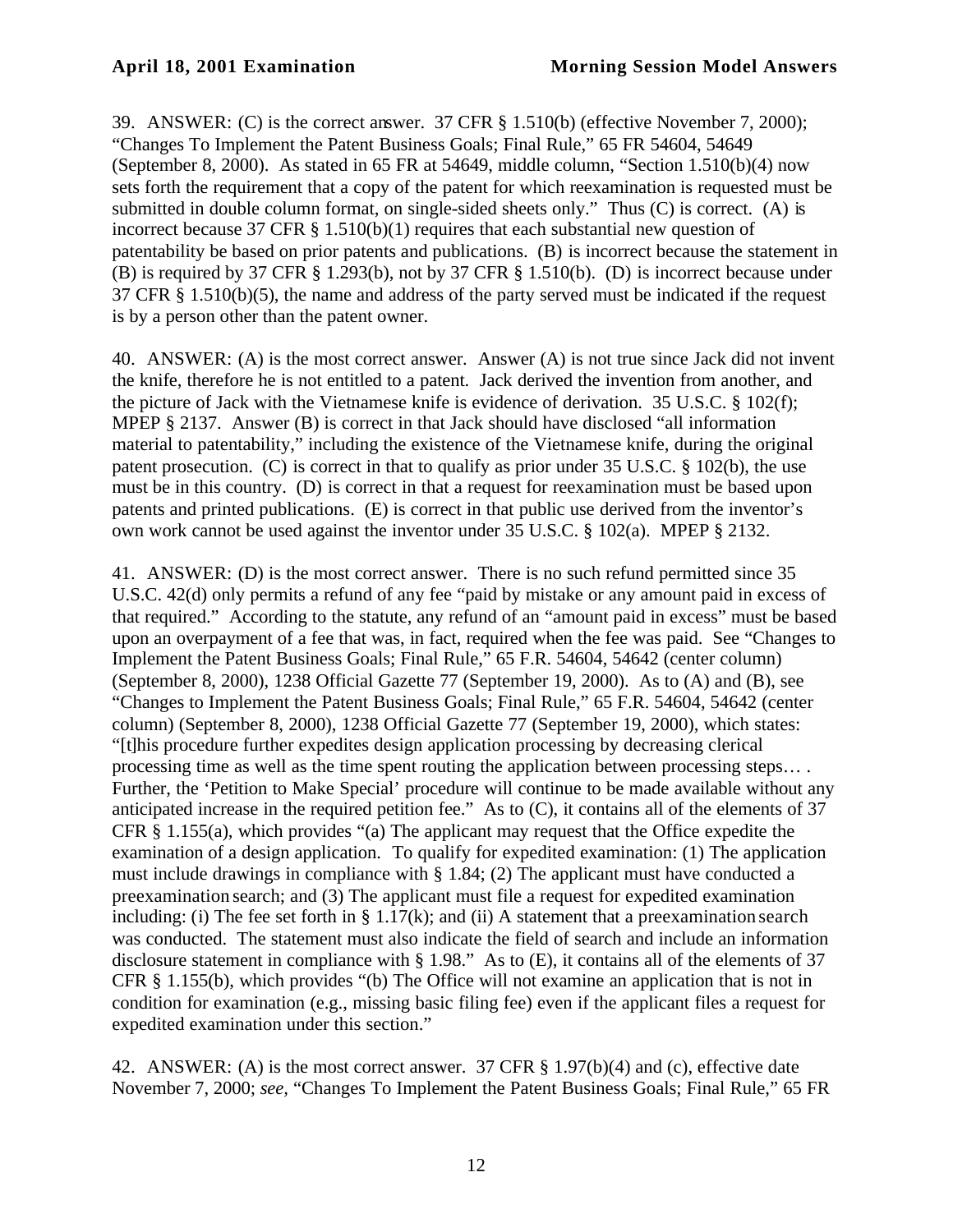54604, 54630 (September 8, 2000); and 37 CFR § 1.114, effective date August 16, 2000, "Request for Continued Examination Practice and Changes to Provisional Application Practice; Final Rule," 65 FR 50092 (Aug. 16, 2000). (A) is correct since November 15, 2000, is "before the mailing of a first Office action after the filing of a request for continued examination under § 1.114" (37 CFR § 1.97(b)(4)). As stated in 65 FR 54630, column 2, "As the filing of a RCE under § 1.114 is not the filing of an application, but merely continuation of the prosecution in the current application, § 1.97(b)(4) does not provide a three-month window for submitting an IDS after the filing of a request for continued examination. Thus, choices (B) and (C) are each incorrect as they are subject to the requirements of 37 CFR  $\S$  1.97(c). (E) is incorrect since (A) is correct. (D) is incorrect because (B) is incorrect.

43. ANSWER: (C) is the correct answer. MPEP § 608.04(c) includes the following recitation:

Where the new matter is confined to amendments to the specification, review of the examiner's requirement for cancellation is by way of petition. But where the alleged new matter is introduced into or affects the claims, thus necessitating their rejection on this ground, the question becomes an appealable one.

See, also, MPEP § 706.03(o), which includes the following recitation:

In amended cases, subject matter not disclosed in the original application is sometimes added and a claim directed thereto. Such a claim is rejected on the ground that it recites elements without support in the original disclosure under 35 U.S.C. 112, first paragraph.

[Note re Question 43, third line of factual background: Examination proctors were instructed to direct examination candidates to delete from the third line of the factual background the word - in--. The question has been carefully reviewed to see if there is any alternative reasonable meaning to the question if the change was not made. No such meaning was found. The Director of Enrollment and Discipline concluded that omission of the change should have no material affect on the question, and should not inhibit an individual's ability to correctly answer the question.

44. ANSWER: (A) is the most correct answer. 37 C.F.R. § 1.192(a); MPEP § 1206, "Time For Filing Appeal Brief." (B) is incorrect. 37 C.F.R. § 1.192(a); MPEP § 1206, "Time For Filing Appeal Brief." (C) is incorrect. MPEP § 1206, 1215.04. Although failure to file the brief within the permissible time will result in dismissal of the appeal, if any claims stand allowed, the application does not become abandoned by the dismissal, but is returned to the examiner for action on the allowed claims. (D) is incorrect. 37 C.F.R. § 1.137(a) or (b), MPEP § 1206, "Time For Filing Appeal Brief." A proper brief must be filed before the petition to revive the application and reinstate the appeal will be considered on its merits. Alternatively, a continuing application or an RCE may be filed.  $37$  C.F.R.  $\S$  1.137(c). (E) is incorrect. MPEP  $\S$  1206, "Time For Filing Appeal Brief." The time extended is added to the calendar day of the original period, as opposed to being added to the day it would have been due when said last day is a Saturday, Sunday, or Federal holiday.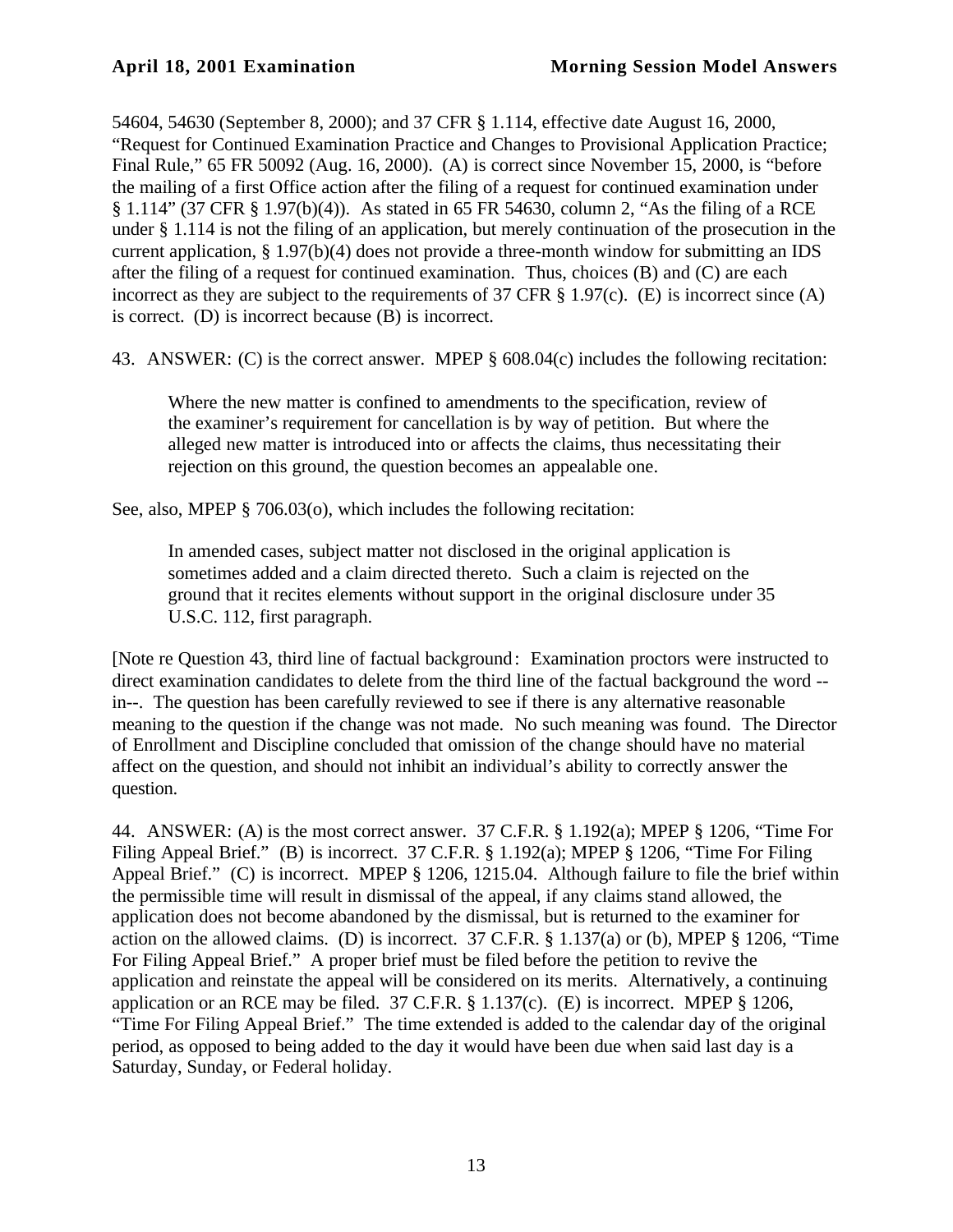45. ANSWER: (B) is the most correct answer. 37 C.F.R. § 1.84(e), (f) and(g). *See,* Changes to Implement Eighteen-Month Publication of Patent Applications, Final Rule, 65 F.R. 57024, 57031-57032 (September 20, 2000), 1239 O.G. 125 (Oct. 17, 2000). (A) is not the most correct answer. 37 CFR § 1.84(j) provides that views in a drawing must not be connected by projection lines, and views must not contain center lines. (C) is not the most correct answer. 37 C.F.R. § 1.84(a)(2) provides that "[c]olor drawings are not permitted in…an application, or copy thereof, submitted under the Office electronic filing system. The Office will accept color drawings in utility or design patent applications…only after granting a petition filed under this paragraph explaining why the color drawings are necessary." Any such petition must include a fee and meet the certain requirements set forth in the last sentence of § 1.84(a)(2). *See,* Changes to Implement Eighteen-Month Publication of Patent Applications, Final Rule, 65 F.R. 57024, 57031 (September 20, 2000), 1239 O.G. 125 (Oct. 17, 2000). (D) is not the most correct answer. 37 C.F.R. § 1.84(b)(1) was "amended to eliminate the requirement for three copies of black and white photographs and a petition to accept such photographs." *See,* Changes to Implement The Patent Business Goals, Final Rule, 65 F.R. 54604, 54628, middle column (September 8, 2000), 1238 O.G. 77 (Sept. 19, 2000). (E) is not the most correct answer. 37 C.F.R. § 1.84(k) provides that "Indications such as 'actual size' or 'scale ½' on the drawings are not permitted since these lose their meaning with reproduction in a different format." *See,* Changes to Implement The Patent Business Goals, Final Rule, 65 F.R. 54604, 54628, right column (September 8, 2000), 1238 O.G. 77 (Sept. 19, 2000).

[Note re Question 45, choice (E), first line: Examination proctors were instructed to direct examination candidates to insert after "must," the word --be--. The question has been carefully reviewed to see if there is any alternative reasonable meaning to the question if any or all of the change was not made. No such meaning was found. The Director of Enrollment and Discipline concluded that omission of the change should have no material affect on the question, and should not inhibit an individual's ability to correctly answer the question.

46. ANSWER: (E) is the most correct answer. 37 C.F.R. § 1.33(c). (A) is incorrect. MPEP § 403, p.400-9. Powers of attorney to firms filed in executed applications filed after July 2, 1971, are not recognized by the Patent and Trademark Office. However, the firm's address will be considered to be the correspondence address. (B) is incorrect. MPEP § 402.02, and 406. The associate attorney may not appoint another attorney. (C) is incorrect. 37 C.F.R. § 1.36. An assignment will not itself operate as a revocation of a power or authorization previously given. (D) is incorrect. MPEP § 402.05. Revocation of the power of the principal attorney or agent revokes powers granted by him or her to other attorneys or agents

47. ANSWER: (E) is the most correct answer. For (A) *see*, "Utility Examination Guidelines," 66 F.R. 1092, 1099, left column (Jan. 5, 2001). "The applicant can do this by… providing reasoning or arguments… ." For (B), *see*, "Utility Examination Guidelines," 66 F.R. 1092, 1099, left column (Jan. 5, 2001). "The applicant can do this by amending the claims… ." For (C) *see*, "Utility Examination Guidelines," 66 F.R. 1092, 1099, left column (Jan. 5, 2001). "The applicant can do this by…providing evidence in the form of a declaration under 37 C.F.R. § 1.132…rebutting the basis or logic of the prima facie showing." For (D), *see*, "Utility Examination Guidelines," 66 F.R. 1092, 1099, left column (Jan. 5, 2001). "The applicant can do this by…providing evidence in the form of a…printed publication…rebutting the basis or logic